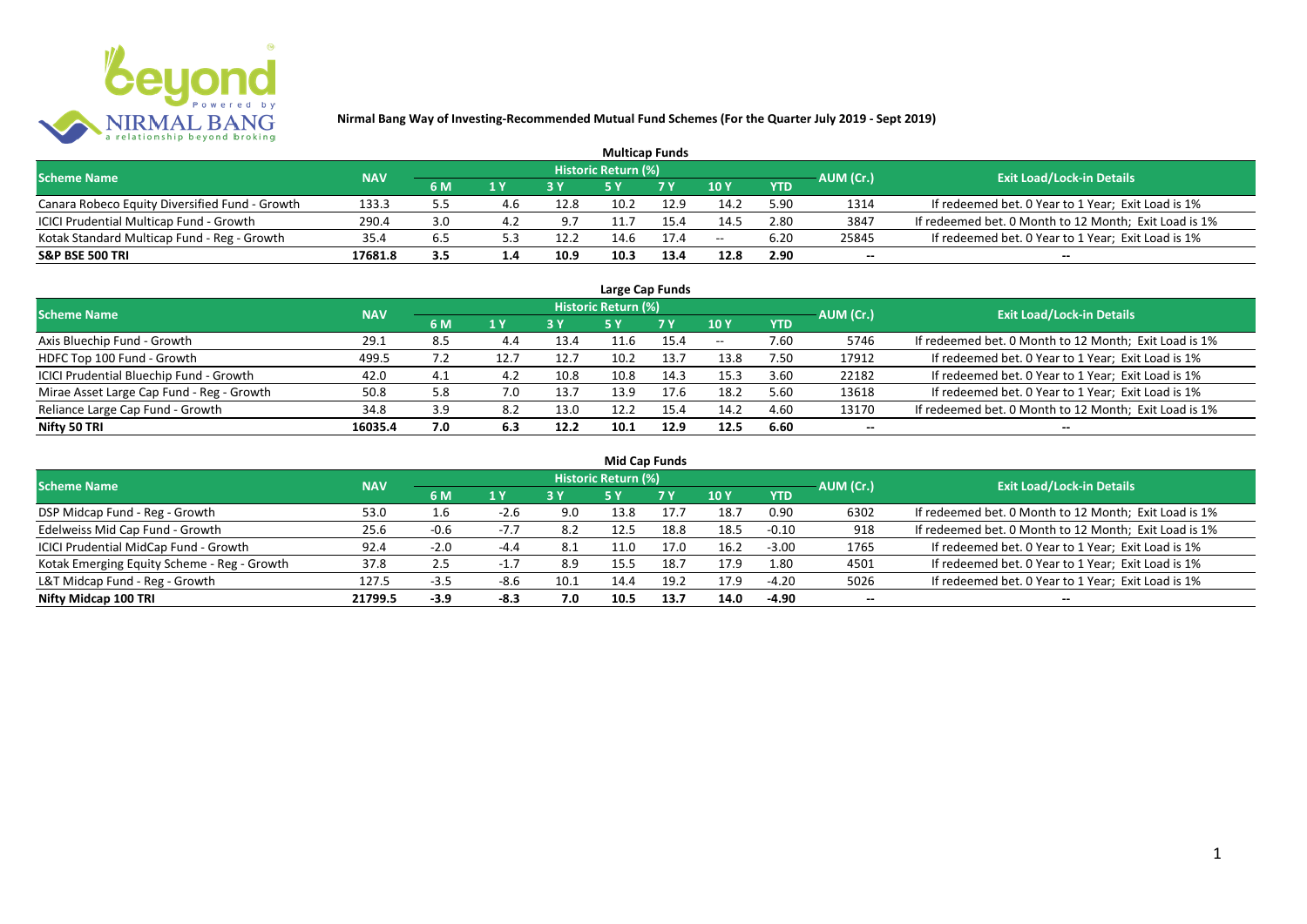

| Large & Midcap                                   |            |            |                |      |                            |      |      |            |           |                                                    |  |  |  |
|--------------------------------------------------|------------|------------|----------------|------|----------------------------|------|------|------------|-----------|----------------------------------------------------|--|--|--|
| <b>Scheme Name</b>                               | <b>NAV</b> |            |                |      | <b>Historic Return (%)</b> |      |      |            | AUM (Cr.) | <b>Exit Load/Lock-in Details</b>                   |  |  |  |
|                                                  |            | 6 M        | 1 <sub>N</sub> |      |                            | 7 V  | 10Y  | <b>YTD</b> |           |                                                    |  |  |  |
| Canara Robeco Emerging Equities - Growth         | 91.6       |            | -1.5           | 12.3 | 16.2                       | 21.3 | 21.5 | 2.90       | 4929      | If redeemed bet. 0 Year to 1 Year; Exit Load is 1% |  |  |  |
| Invesco India Growth Opportunities Fund - Growth | 33.4       |            |                | 11.7 | 12.4                       | 15.3 | 14.4 | 1.90       | 1434      | If redeemed bet. 0 Year to 1 Year; Exit Load is 1% |  |  |  |
| NIFTY Large Midcap 250 TRI                       | 7037.4     | 1 ጋ<br>⊥.∍ |                | 10.9 | 11.6                       | 15.1 | 14.1 | 0.60       | $- -$     | $- -$                                              |  |  |  |

|                                  |            |     |        |      |                     | <b>Focused Funds</b> |       |            |           |                                                       |
|----------------------------------|------------|-----|--------|------|---------------------|----------------------|-------|------------|-----------|-------------------------------------------------------|
| <b>Scheme Name</b>               | <b>NAV</b> |     |        |      | Historic Return (%) |                      |       |            | AUM (Cr.) | <b>Exit Load/Lock-in Details</b>                      |
|                                  |            | 6 M | 1 V    |      | cν                  | 7 V                  | 10 Y  | <b>YTD</b> |           |                                                       |
| Axis Focused 25 Fund - Growth    | 27.7       | b.Z | $-3.0$ | 14.0 | 13.7                | 15.3                 | $- -$ | 3.10       | 7978      | If redeemed bet. 0 Month to 12 Month; Exit Load is 1% |
| SBI Focused Equity Fund - Growth | 142.0      | 8.7 |        | 12.5 | 13.7                | 16.6                 | 19.7  | 7.4C       | 4634      | If redeemed bet. 0 Year to 1 Year; Exit Load is 1%    |
| <b>S&amp;P BSE 500</b>           | 14881.7    | 2.9 | 0.2    | 9.6  | 9.0                 | 11.9                 | 11.2  | 2.30       | $- -$     | $- -$                                                 |

|                                                |            |       |                         |                     | <b>Small Cap Funds</b> |                                                |       |            |                          |                                                    |
|------------------------------------------------|------------|-------|-------------------------|---------------------|------------------------|------------------------------------------------|-------|------------|--------------------------|----------------------------------------------------|
| <b>Scheme Name</b>                             | <b>NAV</b> |       |                         | Historic Return (%) |                        |                                                |       |            | AUM (Cr.)                | <b>Exit Load/Lock-in Details</b>                   |
|                                                |            | 6 M   | $\mathbf{1} \mathbf{V}$ |                     |                        | 7 V                                            | 10Y   | <b>YTD</b> |                          |                                                    |
| Franklin India Smaller Companies Fund - Growth | 51.5       |       | $-10.4$                 |                     | 12.8                   | 20.5                                           | 19.2  | $-1.90$    | 7577                     | If redeemed bet. 0 Year to 1 Year; Exit Load is 1% |
| HDFC Small Cap Fund - Growth                   | 41.0       | - 3   | -6.8                    | 12.6                | 14.4                   | 17.0                                           | 16.2  | $-3.60$    | 8427                     | If redeemed bet. 0 Year to 1 Year; Exit Load is 1% |
| L&T Emerging Businesses Fund - Reg - Growth    | 23.2       | ـ 5.- | $-12.0$                 | 11.9                | 14.6                   | $\hspace{0.1mm}-\hspace{0.1mm}-\hspace{0.1mm}$ | $- -$ | $-6.40$    | 6079                     | If redeemed bet. 0 Year to 1 Year; Exit Load is 1% |
| Nifty Smallcap 100 TRI                         | 7357.2     | -5.6  | $-18.1$                 | 1.1                 | 4.1                    | 9.6                                            | 10.8  | $-6.10$    | $\overline{\phantom{a}}$ | --                                                 |

# **ELSS Schemes (Tax Saving u/s 80-C)**

| <b>Scheme Name</b>                            | <b>NAV</b> |        |        | <b>Historic Return (%)</b> |               |            |               |            | AUM (Cr.) | Exit Load/Lock-in Details |
|-----------------------------------------------|------------|--------|--------|----------------------------|---------------|------------|---------------|------------|-----------|---------------------------|
|                                               |            | 6 M    | 1 Y    |                            | <b>5 Y</b>    | <b>7 Y</b> | 10Y           | <b>YTD</b> |           |                           |
| Aditya Birla Sun Life Tax Relief 96 - Growth  | 29.9       | $-1.9$ | -5.1   | 9.3                        | 13.0          | 16.7       | 14.5          | $-3.10$    | 8850      | Nil                       |
| Axis Long Term Equity Fund - Growth           | 44.7       |        | 0.8    | 12.0                       | 14.1          | 19.3       | $\sim$ $\sim$ | 4.20       | 19817     | Nil                       |
| IDFC Tax Advantage (ELSS) Fund - Reg - Growth | 55.3       | 3.8    | $-2.6$ | 11.3                       | 12.4          | 16.3       | 16.1          | 2.40       | 2060      | Nil                       |
| Invesco India Tax Plan - Growth               | 50.0       | 2.7    | $-1.3$ | 10.4                       | 12.6          | 16.3       | 16.3          | 2.00       | 870       | Nil                       |
| Mirae Asset Tax Saver Fund - Reg - Growth     | 17.6       | 5.7    |        | 16.9                       | $\sim$ $\sim$ | $- -$      | $- -$         | 5.30       | 2202      | Nil                       |
| <b>S&amp;P BSE 200 TRI</b>                    | 5711.4     | 4.3    | 3.2    | 11.4                       | 10.6          | 13.5       | 12.8          | 3.70       | $- -$     | $- -$                     |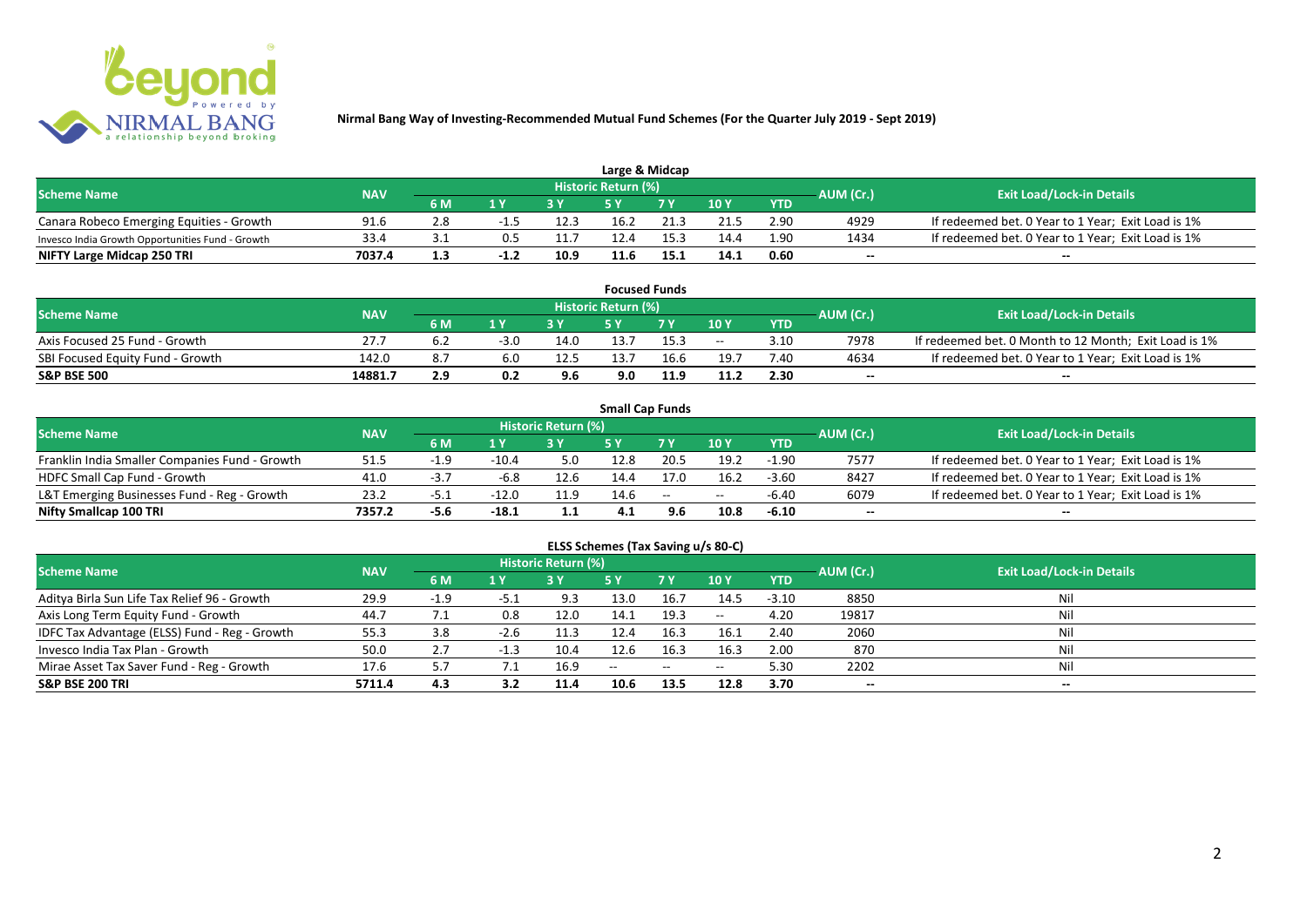

| <b>Contra/Value Fund</b>                  |            |           |        |                     |      |      |      |            |           |                                                    |  |  |  |
|-------------------------------------------|------------|-----------|--------|---------------------|------|------|------|------------|-----------|----------------------------------------------------|--|--|--|
| <b>Scheme Name</b>                        | <b>NAV</b> |           |        | Historic Return (%) |      |      |      |            | AUM (Cr.) | <b>Exit Load/Lock-in Details</b>                   |  |  |  |
|                                           |            | <b>6M</b> | 1 Y    |                     |      | 7 Y  | 10Y  | <b>YTD</b> |           |                                                    |  |  |  |
| Kotak India EQ Contra Fund - Reg - Growth | 51.8       | 4.4       | 2.0    | 12.7                |      | 13.7 | 13.6 | 3.40       | 865       | If redeemed bet. 0 Year to 1 Year; Exit Load is 1% |  |  |  |
| Invesco India Contra Fund - Growth        | 46.6       | 1.4       | $-0.8$ | 12.4                | 13.8 | 17.2 | 15.8 | 0.60       | 3929      | If redeemed bet. 0 Year to 1 Year; Exit Load is 1% |  |  |  |
| UTI Value Opportunities Fund - Growth     | 59.7       |           | - 1    |                     |      | .1.0 | 12.6 | 2.20       | 4493      | If redeemed bet. 0 Year to 1 Year; Exit Load is 1% |  |  |  |
| <b>S&amp;P BSE 500 TRI</b>                | 17681.8    | 3.5       | 1.4    | 10.9                | 10.3 | 13.4 | 12.8 | 2.90       | --        | $- -$                                              |  |  |  |

| Sector/Thematic                                                           |            |        |                  |                            |      |           |               |            |           |                                                    |  |  |  |
|---------------------------------------------------------------------------|------------|--------|------------------|----------------------------|------|-----------|---------------|------------|-----------|----------------------------------------------------|--|--|--|
| <b>Scheme Name</b>                                                        | <b>NAV</b> |        |                  | <b>Historic Return (%)</b> |      |           |               |            | AUM (Cr.) | <b>Exit Load/Lock-in Details</b>                   |  |  |  |
|                                                                           |            | 6 M    | $\overline{1}$ Y | <b>3 Y</b>                 | 5Y   | <b>7Y</b> | 10Y           | <b>YTD</b> |           |                                                    |  |  |  |
| Canara Robeco Consumer Trends Fund - Reg - Growth                         | 38.5       | 2.2    | 1.7              | 12.5                       | 14.3 | 16.0      | $-  \,$       | 2.30       | 337       | If redeemed bet. 0 Year to 1 Year; Exit Load is 1% |  |  |  |
| Mirae Asset Great Consumer Fund - Growth                                  | 33.4       | $-2.5$ | $-0.7$           | 13.8                       | 13.6 | 16.6      | $\sim$ $\sim$ | $-2.60$    | 802       | If redeemed bet. 0 Year to 1 Year; Exit Load is 1% |  |  |  |
| ICICI Prudential Technology Fund - Growth                                 | 56.8       | $-0.4$ | 1.5              | 11.0                       | 11.2 | 17.2      | 20.4          | 0.20       | 456       | If redeemed bet. 0 Day to 15 Day; Exit Load is 1%  |  |  |  |
| Reliance Pharma Fund - Growth                                             | 140.3      | $-7.4$ | $-3.6$           | 0.1                        | 7.4  | 13.1      | 18.7          | $-6.20$    | 2492      | If redeemed bet. 0 Year to 1 Year; Exit Load is 1% |  |  |  |
| ICICI Prudential Banking and Financial Services Fund -<br>Retail - Growth | 67.0       | 7.8    | 13.3             | 17.2                       | 17.4 | 20.4      | 19.9          | 10.10      | 3299      | If redeemed bet. 0 Day to 15 Day; Exit Load is 1%  |  |  |  |
| Reliance Banking Fund - Growth                                            | 291.7      | 8.4    | 9.4              | 16.7                       | 14.7 | 16.6      | 18.2          | 10.10      | 3203      | If redeemed bet. 0 Year to 1 Year; Exit Load is 1% |  |  |  |
| <b>S&amp;P BSE 500 TRI</b>                                                | 17681.8    | 3.5    | 1.4              | 10.9                       | 10.3 | 13.4      | 12.8          | 2.90       | --        | $- -$                                              |  |  |  |

| <b>Dynamic Asset Allocation Funds</b>            |            |     |     |                            |      |               |       |            |                          |                                                         |  |  |  |
|--------------------------------------------------|------------|-----|-----|----------------------------|------|---------------|-------|------------|--------------------------|---------------------------------------------------------|--|--|--|
| <b>Scheme Name</b>                               | <b>NAV</b> |     |     | <b>Historic Return (%)</b> |      |               |       |            | AUM (Cr.)                | <b>Exit Load/Lock-in Details</b>                        |  |  |  |
|                                                  |            | 6 M | 1 Y | 3Y                         | 5 Y  | 7Y            | 10Y   | <b>YTD</b> |                          |                                                         |  |  |  |
| ICICI Prudential Balanced Advantage Fund - Reg - | 35.7       | 4.1 | 6.1 | 8.7                        |      | 13.1          | 13.4  | 3.90       | 29105                    | If redeemed bet. 0 Year to 1 Year; Exit Load is 1%      |  |  |  |
| Growth                                           |            |     |     |                            | 9.9  |               |       |            |                          |                                                         |  |  |  |
| Invesco India Dynamic Equity Fund - Growth       | 29.1       | 5.9 | 0.8 | 9.3                        | 10.0 | 13.3          | 12.9  | 5.40       | 995                      | If redeemed bet. 0 Month to 3 Month; Exit Load is 0.25% |  |  |  |
| Reliance Balanced Advantage Fund - Growth        | 91.4       | 4.6 | 6.5 | 10.3                       | 10.0 | 13.3          | 13.3  | 5.00       | 1876                     | If redeemed bet. 0 Month to 12 Month; Exit Load is 1%   |  |  |  |
| SBI Dynamic Asset Allocation Fund - Reg - Growth | 13.3       |     | 1.4 | 7.4                        | $ -$ | $\sim$ $\sim$ | $- -$ | 1.70       | 669                      | If redeemed bet. 0 Month to 12 Month; Exit Load is 1%   |  |  |  |
| NIFTY 50 Hybrid Composite Debt 65:35 Index       | 10020.5    | 7.2 | 8.9 | 11.4                       | 9.9  | 11.6          | 11.1  | 6.90       | $\overline{\phantom{a}}$ | $- -$                                                   |  |  |  |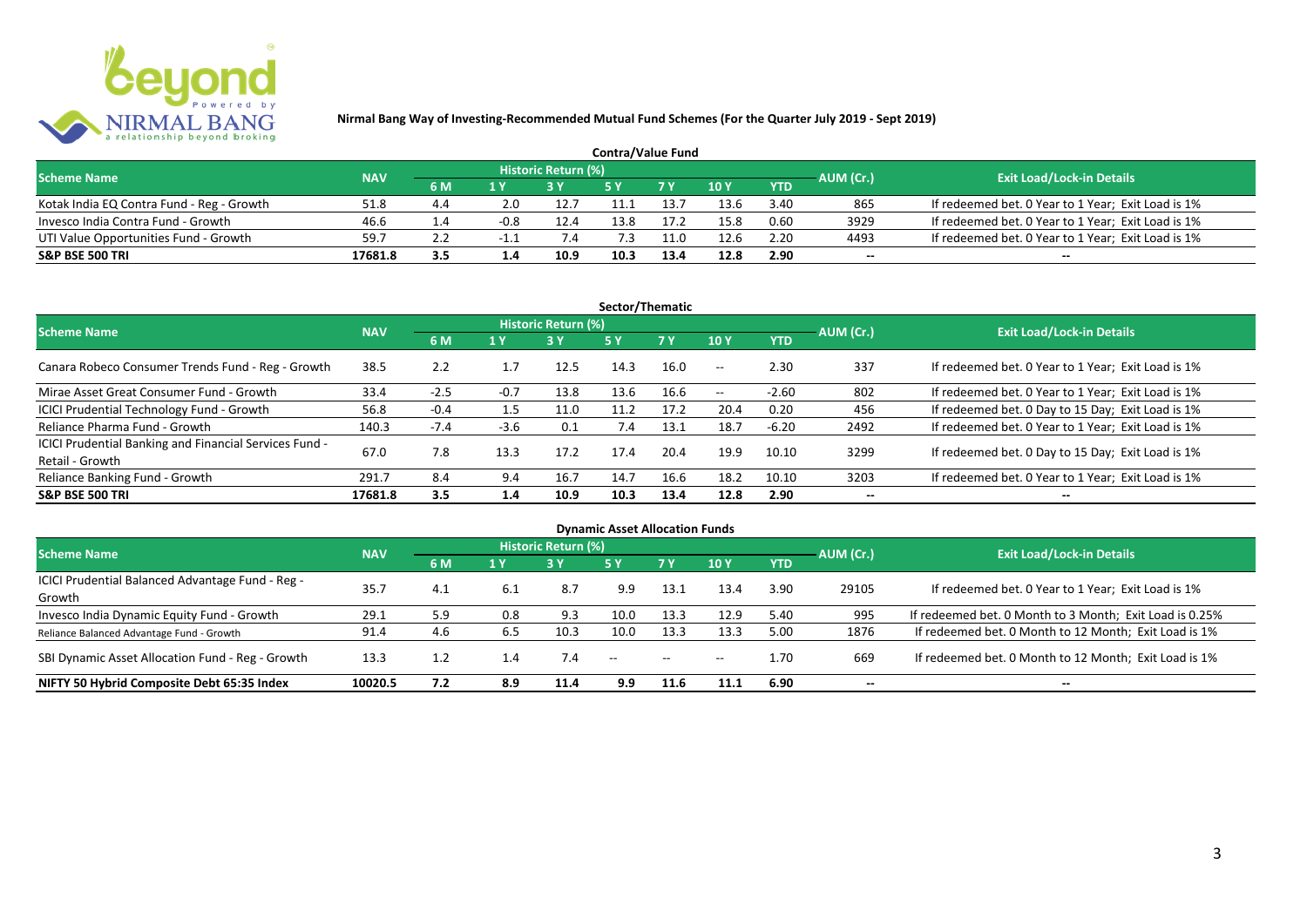

|                                                 |            |     |     |                            | <b>Hybrid Aggressive</b> |                          |                          |            |           |                                                       |
|-------------------------------------------------|------------|-----|-----|----------------------------|--------------------------|--------------------------|--------------------------|------------|-----------|-------------------------------------------------------|
| <b>Scheme Name</b>                              | <b>NAV</b> |     |     | <b>Historic Return (%)</b> |                          |                          |                          |            | AUM (Cr.) | <b>Exit Load/Lock-in Details</b>                      |
|                                                 |            | 6 M | 1 Y |                            | 5 Y                      | 7 Y                      | 10Y                      | <b>YTD</b> |           |                                                       |
| HDFC Hybrid Equity Fund - Growth                | 54.1       | 5.0 | 5.9 | 7.8                        | 6.9                      | 10.8                     | 11.7                     | 5.20       | 22221     | If redeemed bet. 0 Year to 1 Year; Exit Load is 1%    |
| ICICI Prudential Equity & Debt Fund - Growth    | 133.9      | 4.5 | 7.0 | 10.7                       | 11.6                     | 15.4                     | 15.2                     | 4.60       | 26036     | If redeemed bet. 0 Year to 1 Year; Exit Load is 1%    |
| Mirae Asset Hybrid - Equity Fund - Reg - Growth | 14.8       | 6.1 | 8.2 | 11.8                       | $\overline{\phantom{a}}$ | $\overline{\phantom{m}}$ | $\overline{\phantom{a}}$ | 5.90       | 2196      | If redeemed bet. 0 Year to 1 Year; Exit Load is 1%    |
| SBI Equity Hybrid Fund - Growth                 | 135.8      | 6.5 | 7.5 | 10.2                       | 12.0                     | 15.9                     | 13.5                     | 5.80       | 29832     | If redeemed bet. 0 Month to 12 Month; Exit Load is 1% |
| Canara Robeco Equity Hybrid Fund - Growth       | 158.5      | 5.2 |     | 10.6                       | 11.5                     | 13.6                     | 14.1                     | 5.30       | 2316      | If redeemed bet. 0 Year to 1 Year; Exit Load is 1%    |
| NIFTY 50 Hybrid Composite Debt 65:35 Index      | 10020.5    | 7.2 | 8.9 | 11.4                       | 9.9                      | 11.6                     | 11.1                     | 6.90       | $- -$     | $- -$                                                 |

| <b>Arbitrage Fund</b>                      |            |       |     |                            |     |  |     |      |           |                                                         |  |  |  |
|--------------------------------------------|------------|-------|-----|----------------------------|-----|--|-----|------|-----------|---------------------------------------------------------|--|--|--|
| <b>Scheme Name</b>                         | <b>NAV</b> |       |     | <b>Historic Return (%)</b> |     |  |     |      | AUM (Cr.) | <b>Exit Load/Lock-in Details</b>                        |  |  |  |
|                                            |            | 1 M   | 3 M | 6 M                        |     |  | 2 V | YTD  |           |                                                         |  |  |  |
| IDFC Arbitrage Fund - Reg - Growth         | 23.8       |       |     |                            | 6.8 |  |     |      | 4643      | If redeemed bet. 0 Month to 1 Month; Exit Load is 0.25% |  |  |  |
| Kotak Equity Arbitrage Fund - Reg - Growth | 26.9       | 6.8   |     | 6.9                        | 6.7 |  |     | 6.80 | 13360     | If redeemed bet. 0 Day to 30 Day; Exit Load is 0.25%    |  |  |  |
| Reliance Arbitrage Fund - Growth           | 19.3       | . ხ.ა | 8.3 |                            | 6.7 |  | 6.4 | 7.00 | 8535      | If redeemed bet. 0 Month to 1 Month; Exit Load is 0.25% |  |  |  |

|                                          |            |       |       |                     |       | <b>Equity Saver</b>                            |       |            |           |                                                       |
|------------------------------------------|------------|-------|-------|---------------------|-------|------------------------------------------------|-------|------------|-----------|-------------------------------------------------------|
| <b>Scheme Name</b>                       | <b>NAV</b> |       |       | Historic Return (%) |       |                                                |       |            | AUM (Cr.) | <b>Exit Load/Lock-in Details</b>                      |
|                                          |            | 6 M   | 1 V   |                     |       | 7 <sub>V</sub>                                 | 10Y   | <b>YTD</b> |           |                                                       |
| Axis Equity Saver Fund - Reg - Growth    | 12.9       | 4.2   |       | 7.6                 | $- -$ | $\hspace{0.1mm}-\hspace{0.1mm}-\hspace{0.1mm}$ | $- -$ | 3.80       | 769       | If redeemed bet. 0 Month to 12 Month; Exit Load is 1% |
| <b>HDFC Equity Savings Fund - Growth</b> | 37.0       | 4.0   | 6.0   | 9.3                 | 8.2   |                                                | 9.6   | 4.10       | 5422      | If redeemed bet. 0 Year to 1 Year; Exit Load is 1%    |
| Kotak Equity Savings Fund - Reg - Growth | 14.3       | 3.2   | 4.5   | 7.8                 | $-$   | $\sim$                                         | $- -$ | 3.00       | 2158      | If redeemed bet. 0 Year to 1 Year; Exit Load is 1%    |
| CRISIL Hybrid 50+50 - Moderate Index*    | $- -$      | $- -$ | $- -$ |                     | --    | $- -$                                          |       | $- -$      | $- -$     | $- -$                                                 |

| <b>Liquid Funds</b>                       |                                  |                |     |      |     |     |            |                          |           |       |  |  |  |  |
|-------------------------------------------|----------------------------------|----------------|-----|------|-----|-----|------------|--------------------------|-----------|-------|--|--|--|--|
| <b>Scheme Name</b>                        | <b>Exit Load/Lock-in Details</b> |                |     |      |     |     |            |                          |           |       |  |  |  |  |
|                                           | <b>NAV</b>                       | 1 <sub>W</sub> | 2 W | 1 M  | 3 M | 1Y  | <b>YTM</b> | <b>Maturity</b>          | AUM (Cr.) |       |  |  |  |  |
| Axis Liquid Fund - Growth                 | 2105.4                           | 6.8            | 6.9 | 6.7  | 7.0 | 7.5 | 6.8        | 0.10                     | 32993     | Nil   |  |  |  |  |
| IDFC Cash Fund - Reg - Growth             | 2299.9                           | 6.4            | 6.6 | -6.4 | 6.8 |     | 6.9        | $- -$                    | 10199     | Nil   |  |  |  |  |
| Kotak Liquid Scheme - Reg - Growth        | 3845.0                           | 6.6            | 6.9 | 6.6  | 6.9 | 7.3 | 6.8        | $\overline{\phantom{a}}$ | 29065     | Nil   |  |  |  |  |
| Mirae Asset Cash Management Fund - Growth | 1988.0                           | 6.8            | 6.9 | 6.6  | 6.9 | 7.4 | 6.9        | $\overline{\phantom{a}}$ | 3033      | Nil   |  |  |  |  |
| <b>CRISIL Liquid Fund Index</b>           | $- -$                            | 6.9            | 7.3 | 6.8  | 7.2 | $-$ | $- -$      | $- -$                    | $- -$     | $- -$ |  |  |  |  |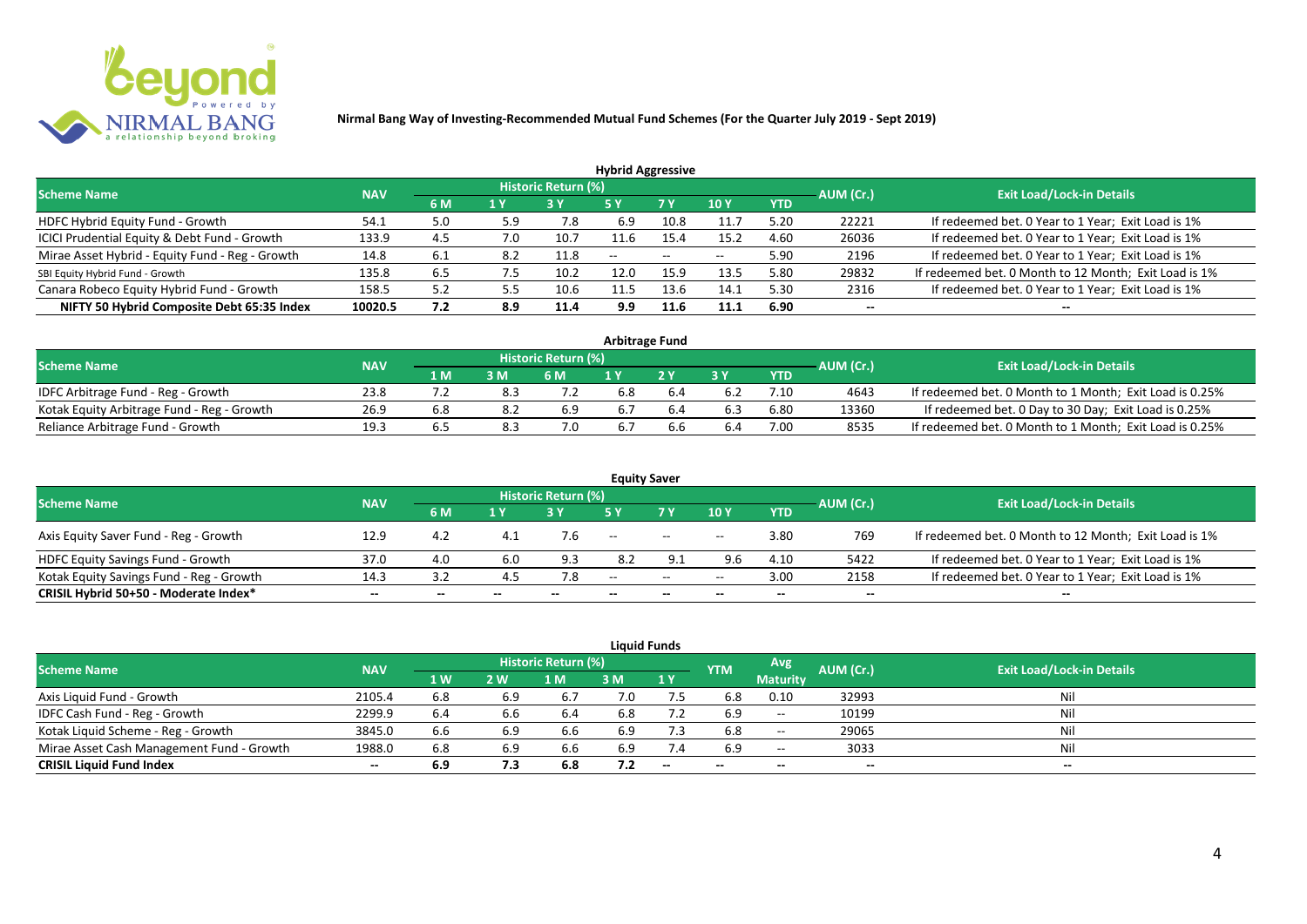

|                                               |            |     |     |                            | <b>Ultra Short Fund</b> |        |            |                 |           |                                  |
|-----------------------------------------------|------------|-----|-----|----------------------------|-------------------------|--------|------------|-----------------|-----------|----------------------------------|
| <b>Scheme Name</b>                            | <b>NAV</b> |     |     | <b>Historic Return (%)</b> |                         |        | <b>YTM</b> | Avg             | AUM (Cr.) | <b>Exit Load/Lock-in Details</b> |
|                                               |            | 1 M | 3 M | 6 M                        | 1 V                     |        |            | <b>Maturity</b> |           |                                  |
| HDFC Ultra Short Term Fund - Reg - Growth     | 10.7       |     |     | 8.3                        | $  \,$                  | $\sim$ |            | 0.50            | 6847      | Nil                              |
| IDFC Ultra Short Term Fund - Reg - Growth     | 10.8       |     | 8.1 | 8.4                        | $\sim$ $\sim$           | $- -$  |            | $-$             | 2858      | Nil                              |
| SBI Magnum Ultra Short Duration Fund - Growth | 4234.8     | 8.0 |     | 8.1                        | 8.3                     |        |            | $- -$           | 7858      | Nil                              |
| <b>NIFTY Ultra Short Duration Debt Index</b>  | 3866.9     | 7.6 |     | 8.1                        | 8.3                     | 7.6    | --         | $- -$           | $- -$     | $\overline{\phantom{a}}$         |

| <b>Money Market Fund</b>                                   |                          |     |     |                     |       |                          |            |                 |                          |                                  |  |  |  |  |
|------------------------------------------------------------|--------------------------|-----|-----|---------------------|-------|--------------------------|------------|-----------------|--------------------------|----------------------------------|--|--|--|--|
| <b>Scheme Name</b>                                         | <b>NAV</b>               |     |     | Historic Return (%) |       |                          | <b>YTM</b> | Avg             | AUM (Cr.)                | <b>Exit Load/Lock-in Details</b> |  |  |  |  |
|                                                            |                          | 1 M | 3M  | 6 M                 | 1Y    | 3Y                       |            | <b>Maturity</b> |                          |                                  |  |  |  |  |
| Aditya Birla Sun Life Money Manager Fund - Reg -<br>Growth | 256.0                    | 8.6 | 8.1 | 8.5                 | 8.5   | 7.5                      |            | $- -$           | 11329                    | Nil                              |  |  |  |  |
| ICICI Prudential Money Market Fund - Reg - Growth          | 264.5                    | 8.1 | 7.9 | 8.3                 | 8.2   | 7.4                      | 7.2        | 0.47            | 8992                     | Nil                              |  |  |  |  |
| Reliance Money Market Fund - Growth                        | 2887.3                   | 8.1 | 8.1 | 8.5                 | 8.5   | 7.5                      | 7.1        | 0.46            | 3278                     | Nil                              |  |  |  |  |
| UTI Money Market Fund - Reg - Growth                       | 2146.5                   | 8.3 | 8.0 | 8.5                 | 8.5   | 7.4                      | 7.3        | 0.69            | 5786                     | Nil                              |  |  |  |  |
| <b>CRISIL Liquid Fund Index</b>                            | $\overline{\phantom{a}}$ | 6.8 | 7.2 | $- -$               | $- -$ | $\overline{\phantom{a}}$ | $- -$      | --              | $\overline{\phantom{a}}$ | $- -$                            |  |  |  |  |

| <b>Short Term Fund</b>                          |                                  |      |               |      |     |     |            |                          |           |     |  |  |  |  |
|-------------------------------------------------|----------------------------------|------|---------------|------|-----|-----|------------|--------------------------|-----------|-----|--|--|--|--|
| <b>Scheme Name</b>                              | <b>Exit Load/Lock-in Details</b> |      |               |      |     |     |            |                          |           |     |  |  |  |  |
|                                                 | <b>NAV</b>                       | 1 M  | 3M            | 6 M  |     | 3 Y | <b>YTM</b> | <b>Maturity</b>          | AUM (Cr.) |     |  |  |  |  |
| HDFC Short Term Debt Fund - Growth              | 21.2                             | 13.1 | $Q^{\dagger}$ | 9.6  | 9.1 |     |            | 2.32                     | 7992      | Nil |  |  |  |  |
| IDFC Bond Fund - Short Term Plan - Reg - Growth | 39.0                             | 11.9 | $\Omega$      | 10.1 | 9.5 |     |            | $\overline{\phantom{a}}$ | 8021      | Nil |  |  |  |  |
| Kotak Bond Short Term Plan - Reg - Growth       | 35.8                             | 14.6 | 10.5          | 10.4 | 9.4 |     |            | $- -$                    | 9143      | Nil |  |  |  |  |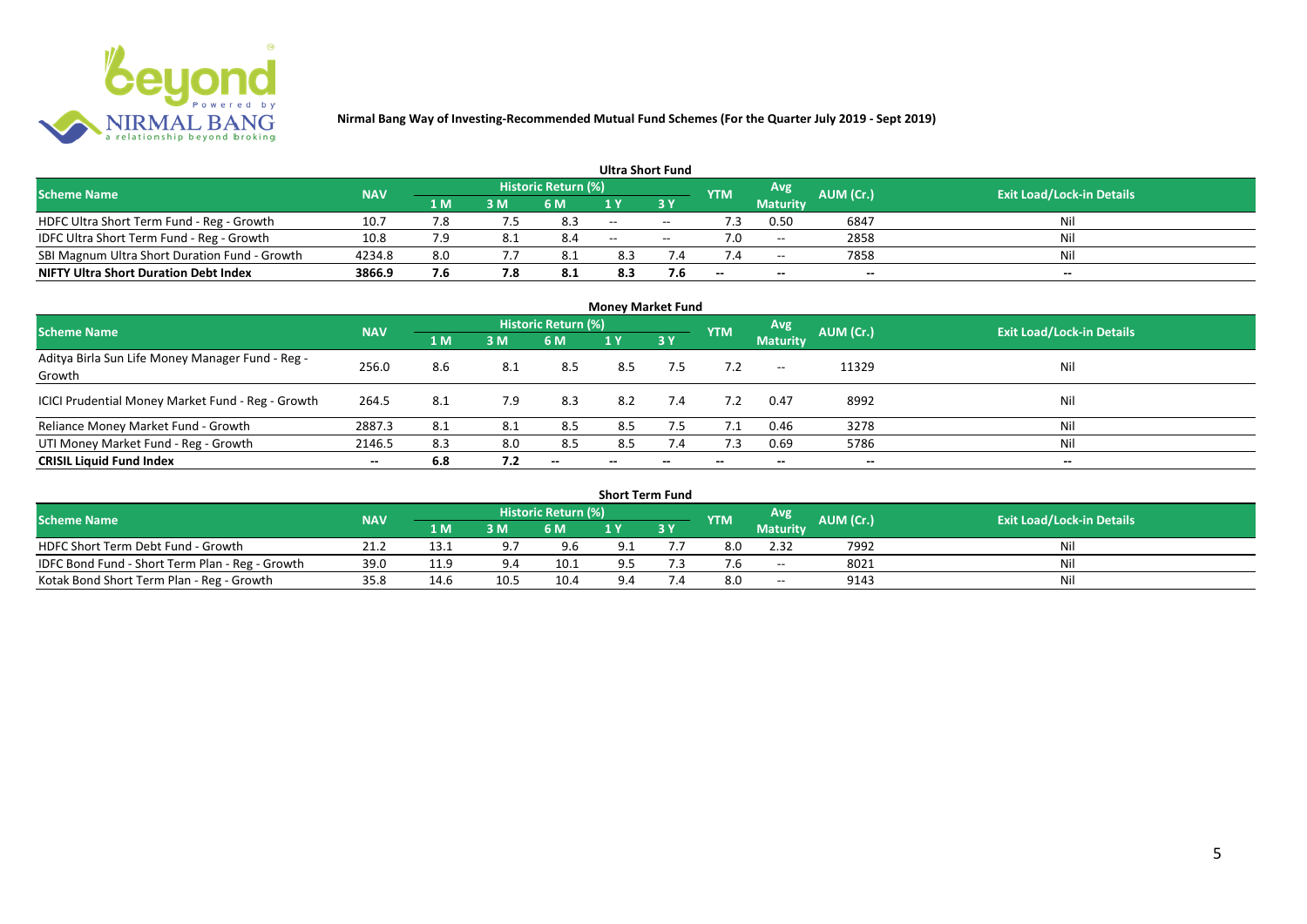

| <b>Low Duration Fund</b>                  |            |     |      |                            |     |  |               |          |           |                                  |  |  |  |  |
|-------------------------------------------|------------|-----|------|----------------------------|-----|--|---------------|----------|-----------|----------------------------------|--|--|--|--|
| <b>Scheme Name</b>                        | <b>NAV</b> |     |      | <b>Historic Return (%)</b> |     |  | <b>YTM</b>    | Avg      | AUM (Cr.) | <b>Exit Load/Lock-in Details</b> |  |  |  |  |
|                                           |            | 1 M | 3 M  | 6 M                        | 1 Y |  |               | Maturity |           |                                  |  |  |  |  |
| <b>HDFC Low Duration Fund - Growth</b>    | 40.0       | 8.7 |      | -8.2                       | 7.9 |  |               | 0.87     | 15150     | Nil                              |  |  |  |  |
| Canara Robeco Savings Fund - Reg - Growth | 29.9       |     | 8.0  | 8.4                        | 8.1 |  | $^{\prime}.4$ | 0.83     | 1060      | Nil                              |  |  |  |  |
| IDFC Low Duration Fund - Reg - Growth     | 27.1       |     | o. L | 8.6                        | 8.4 |  |               | $- -$    | 3890      | Nil                              |  |  |  |  |

| <b>Banking &amp; PSU Bond Funds</b>            |            |       |      |                     |      |      |     |                 |           |                                  |  |  |  |  |
|------------------------------------------------|------------|-------|------|---------------------|------|------|-----|-----------------|-----------|----------------------------------|--|--|--|--|
| <b>Scheme Name</b>                             | <b>NAV</b> |       |      | Historic Return (%) |      |      | YTM | Avg             | AUM (Cr.) | <b>Exit Load/Lock-in Details</b> |  |  |  |  |
|                                                |            | 1 M ' | 3 M  | 6 M                 |      | 73 Y |     | <b>Maturity</b> |           |                                  |  |  |  |  |
| HDFC Banking and PSU Debt Fund - Reg - Growth  | 15.5       | 14.6  | 10.7 | 10.4                | 9.9  |      | 8.4 | 2.84            | 3187      | Ni                               |  |  |  |  |
| Kotak Banking and PSU Debt Fund - Reg - Growth | 43.8       | 20.3  | 14.9 | 12.8                | 11.0 | 8.3  | ם ל | $- -$           | 1790      | Ni                               |  |  |  |  |
| IDFC Banking & PSU Debt Fund - Reg - Growth    | 16.5       | 17.3  |      | 12.4                | 11.3 |      |     | $- -$           | 6718      | Ni                               |  |  |  |  |

| <b>Corporate Bond Funds</b>                         |                                  |                |      |      |      |      |            |                 |           |     |  |  |  |  |
|-----------------------------------------------------|----------------------------------|----------------|------|------|------|------|------------|-----------------|-----------|-----|--|--|--|--|
| <b>Scheme Name</b>                                  | <b>Exit Load/Lock-in Details</b> |                |      |      |      |      |            |                 |           |     |  |  |  |  |
|                                                     | <b>NAV</b>                       | 1 <sub>M</sub> | 3 M  | 6 M  | 1 Y  | 73 Y | <b>YTM</b> | <b>Maturity</b> | AUM (Cr.) |     |  |  |  |  |
| ICICI Prudential Corporate Bond Fund - Reg - Growth | 19.6                             | 12.9           | 10.4 | 10.6 | 9.2  |      | 7.9        | 2.38            | 7088      | Nil |  |  |  |  |
| HDFC Corporate Bond Fund - Growth                   | 21.5                             | 19.1           | 13.3 | 12.5 | 10.8 | 8.3  | 7.9        | 4.21            | 12258     | Nil |  |  |  |  |
| Kotak Corporate Bond Fund - Std - Growth            | 2534.8                           | 10.6           | 9.6  | 9.8  | 9.1  | 8.1  | 7.9        | $\sim$          | 2149      | Nil |  |  |  |  |